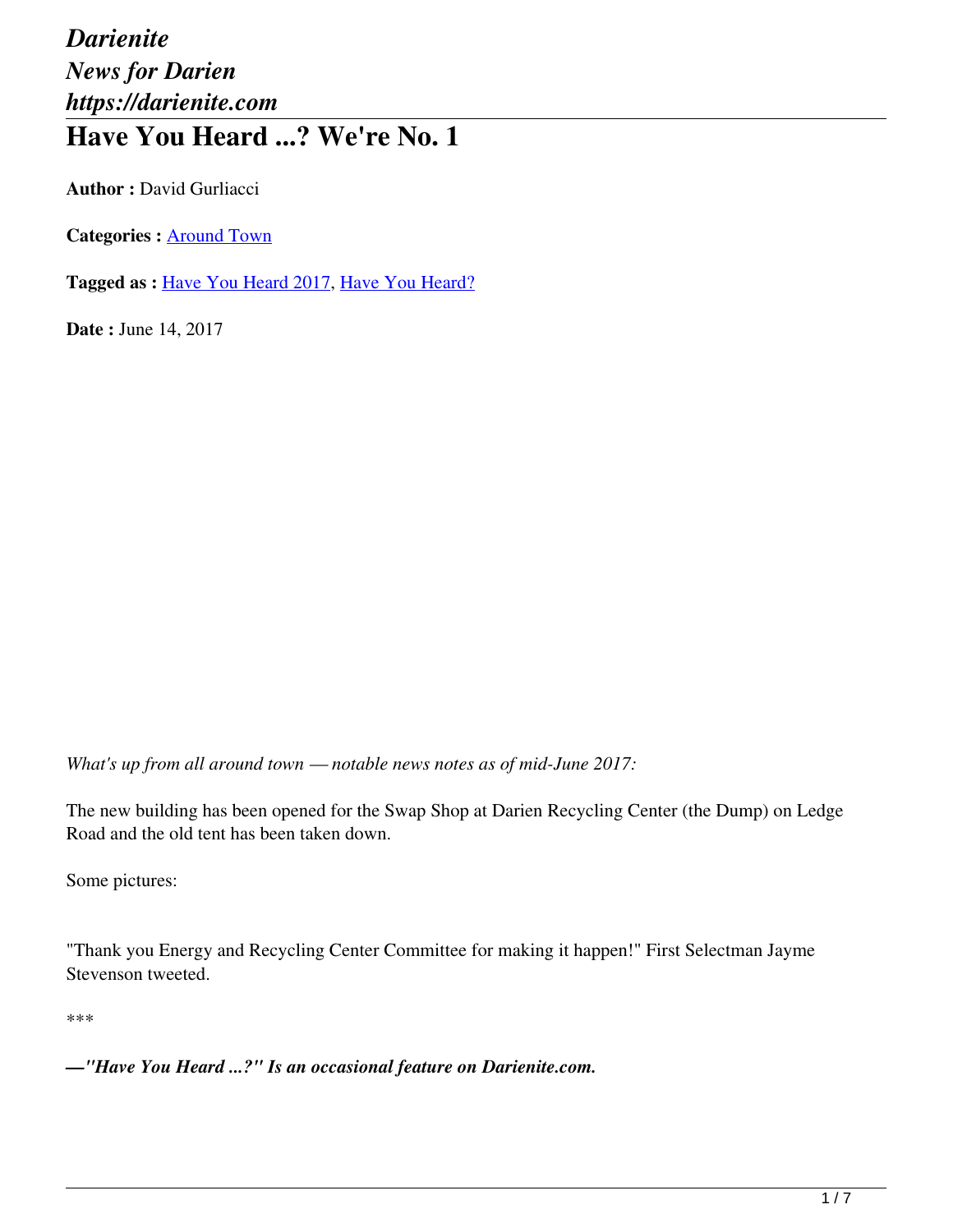\*\*\*

Holmes School students enjoyed their annual field days on the Holmes School playground. Each class is divided into color teams that compete in events including scooter ball, relay races, capture the flag and wiffle ball.

\*\*\*

The Darien High School boys lacrosse team has not only four straight state titles under its belt, with Saturday's 16-3 win over Cheshire, but a solid national reputation.

Two tweets from sportswriter Dave Ruden:

Ruden was referring to this ranking, from the USA Today High School Sports website:

\*\*\*

Darien student Connor McNamara, son of Christa and John McNamara has won first place in the Connecticut State Daughters of the American Revolution Fifth Grade Essay Contest. He received his award last weekend.

Connor, a student at Royle School, was honored as Darien's Good Wife's River Chapter DAR Essay winner at a chapter reception in February of 2017.

His essay was automatically entered into the State level contest. With over 45 DAR Chapters in Connecticut, Connor's essay faced stiff competition.

Connor's essay, titled "Celebrating a Century: America's National Parks," describes the unparalleled beauty of Hawaii Volcanoes National Park. His essay will now be entered into the NE Regional Society Daughters of the American Revolution Essay Contest.

\*\*\*

It may have been a misty, overcast spring evening, but for one night, 300 guests were transported to Cuba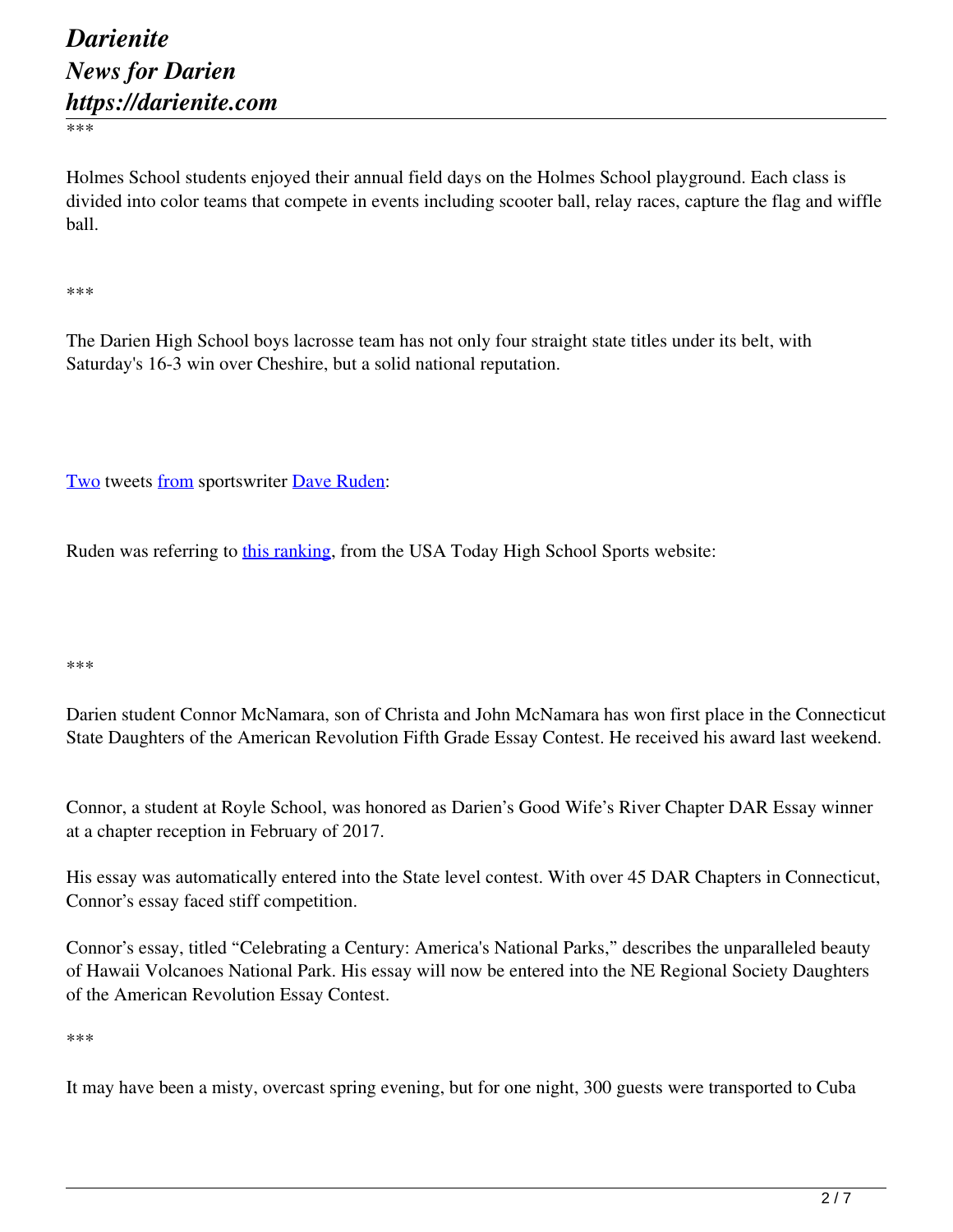## *Darienite News for Darien https://darienite.com*

with décor, food, drinks, and music for Opus for Person-to-Person's unforgettable "Havana Nights" themed fundraiser at the Tokeneke Club.

The sold-out event on April 22, raised more than \$130,000 that will go directly to Person-to-Person's programs benefitting children: Baby Basics which provides baby layettes to help new mothers in need at Stamford and Norwalk hospitals; Camp scholarships that provide children the opportunity to expand their horizons while parents work in the summer months; scholarships to deserving young students attending college; and, of course, the Holiday Toy Store which ensures that all children can experience the joys of the holiday season.

A vintage car parked in front of the Tokeneke Club set the tone of the event as guests arrived. Breathtaking palms, and flower arrangements styled by Hessney & Co. made it feel like an authentic night in the tropics. Guests embraced the theme fully with colorful dresses and fedoras at every turn.

The cocktail hour featured authentic Cuban music by the Quimbombo Trio, and many guests enjoyed handrolled cigars by Connecticut Cigar Company sponsored by William Raveis. CK Swett led the heated live auction while guests dined on a Cuban-themed surf and turf dinner. "I loved seeing the expressions of our guests as they arrived and took in the authentic Cuban scene our committee created, said OPUS Board Liason Lisa Bishai.

"More than anything though, it was gratifying to know that the tireless work of the dedicated, talented women of OPUS would improve the lives of the children in our community. It was an enjoyable night for guests, but the children we helped is what this event is all about."

A moving speech from Person-to-Person beneficiary Carmen Nieves brought people to tears and preceded a very successful paddle raise for P2P's programs.

Finally, guests danced the night away to The Sultans band, back for the second year in a row. At night's end, guests lingered, not yet ready to leave their tropical escape, but as they left, they were delighted by the gorgeous, colorfully-packaged takeaway treats generously provided by Kirby and Company.

\*\*\*

\*\*\*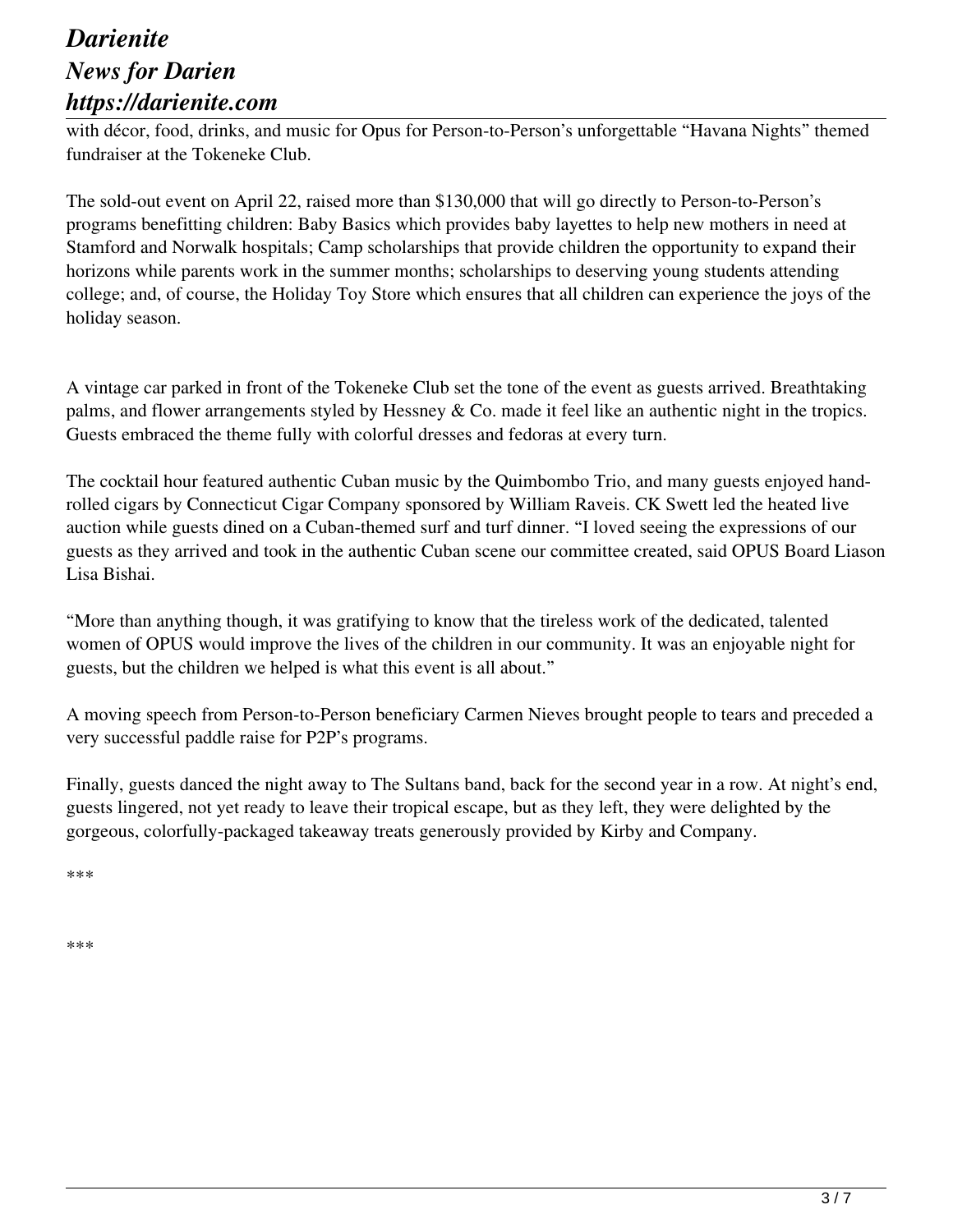https://darientic.comp includes upgrade features including:

- Connect to wearable devices i.e. Fitbit
- Record and share workouts
- Create fitness goals
- Easily connect to a personal trainer
- View class schedules

Download our new mobile app by June 15 for a chance to win 10% off one of our programs! There will be 5 lucky winners.

## **Choose from:**

- Massage 1 Session
- Stand Up Paddle Class\*
- InBody Assessment
- Pilates Reformer Private Session
- Personal Training 10 Pack
- Group Swim Lessons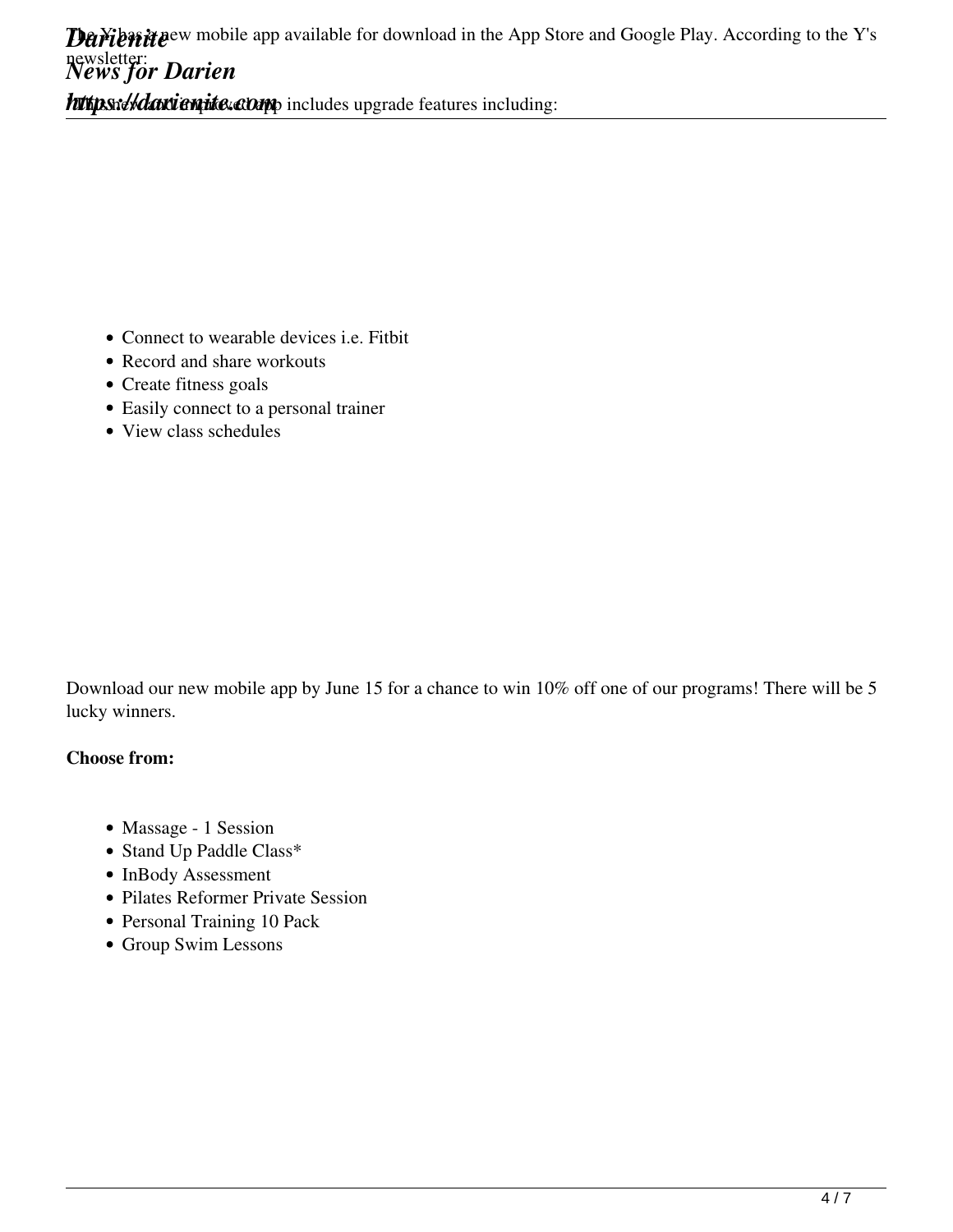Search for the Darien Y in the App Store or Google Play and select the app created by Netpulse.

We'll be moving away from our current app in June. So be sure to download the new app today!

\*\*\*

Tree Conservancy of Darien, with help from Richard Jones Landscaping, recently planted the rest of the 30 trees donated last December by Planters Choice Nursery.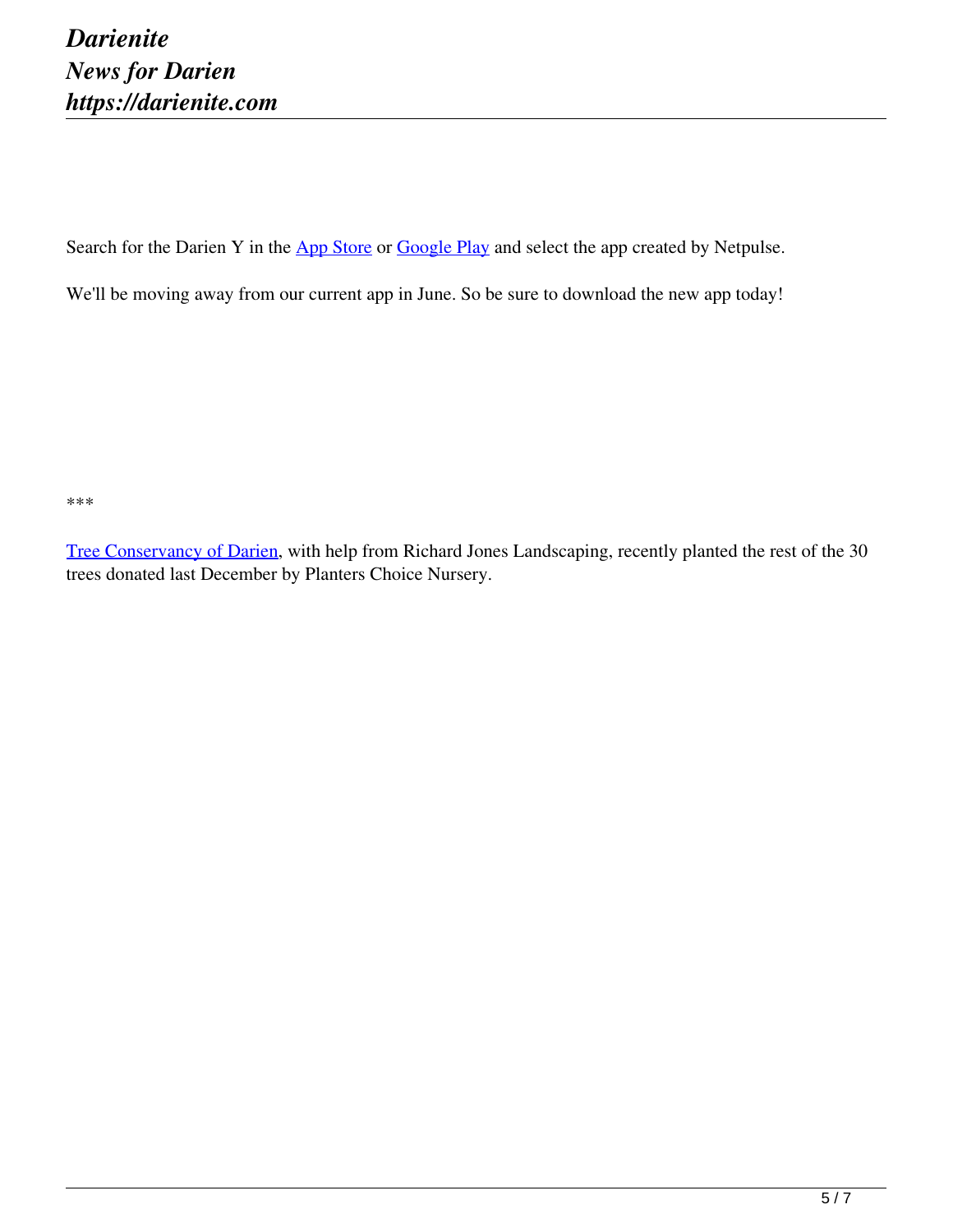\*\*\*

On behalf of Darien Rowayton Bank, President Robert Kettenmann presented a check to Betsy McNeil of NGTE for sponsorship of their "Play in May" men's and women's doubles tennis tournament for May 6 at country clubs in Darien, followed by a gala at Country Club of Darien.

Evening festivities with a Kentucky Derby theme included a dinner, open bar, live auction and casino style games. Proceeds benefit Norwalk Grassroots Tennis & Education.

NGTE provides free, year-round programming to children who qualify for free or reduced-price lunch. The organization has grown in 21 the past years from serving 15 youth to touching the lives of nearly 500 children last year through tennis and education.

In addition to its tennis program for Norwalk Youth, NGTE provides them with support to meet their academic, physical, and social-emotional needs so they can graduate high school prepared for college or a career.

\*\*\*

At YWCA Darien/Norwalk 's 2017 Women of Distinction luncheon at Woodway Country Club in May, YW Executive Director Judy Phillips kicked off the luncheon before handing the program over to Erica Zaky a former News 12 and NY Emmy award-winning journalist, to emcee the event.

Distinguished guests included State Rep. Terrie Wood and First Selectman Jayme Stevenson. Previous honorees Maryann Lehmann, Ceci Maher, Novelette Peterkin, Sueanne Schorr, Alicia Sillars and Charlotte Suhler were present to celebrate the newest Women of Distinction.

The Women of Distinction awards recognize and celebrate the achievements of local women in both Darien and Norwalk and acknowledges their outstanding contributions.

"Our 2017 Honorees are six amazing women who go above and beyond in their service to the local and global community," said Judy Phillips, "While the work they do varies greatly what they all have in common is a commitment to the empowerment of others which, is a core tenant of the mission of the YWCA."

\*\*\*